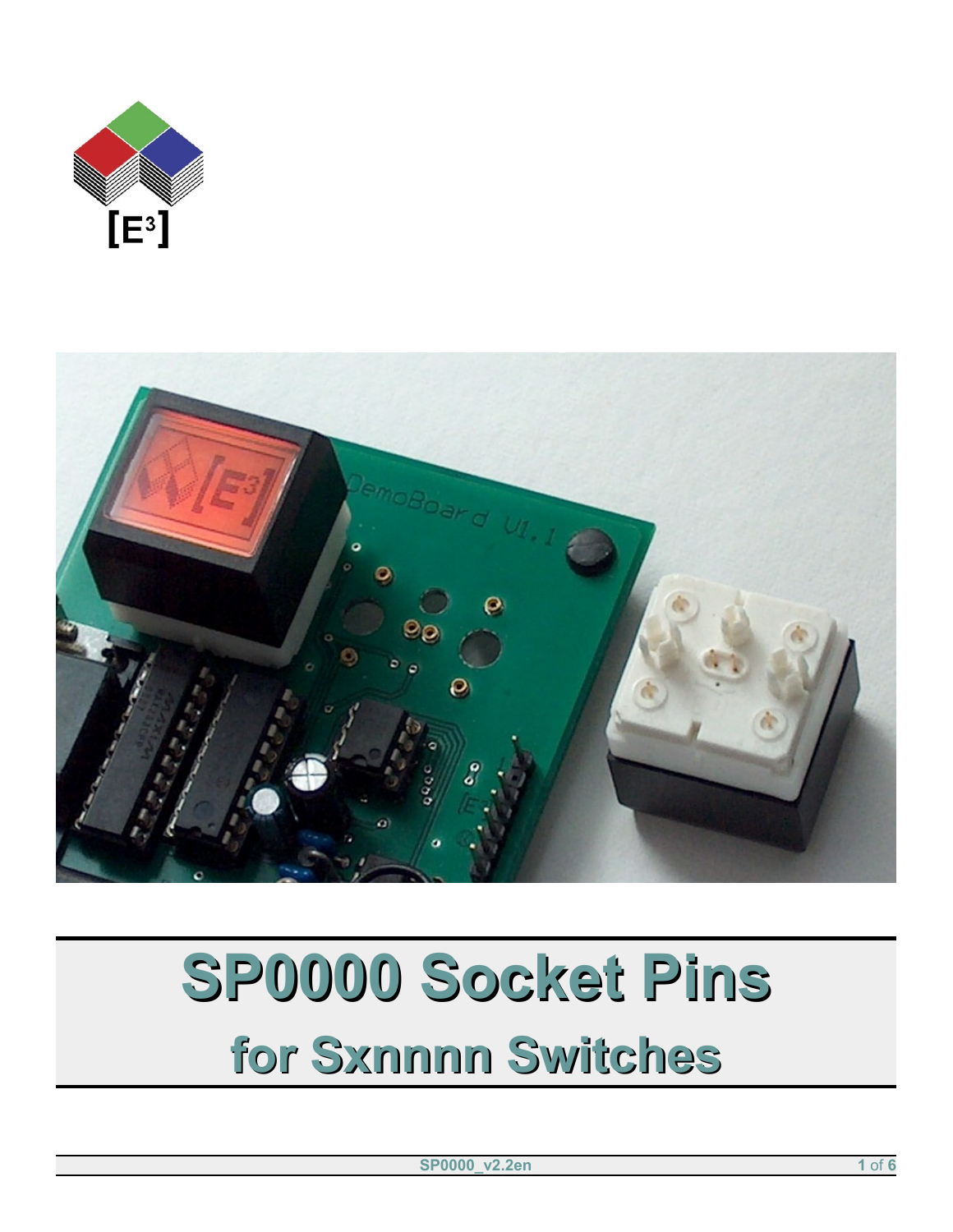# TABLE OF CONTENTS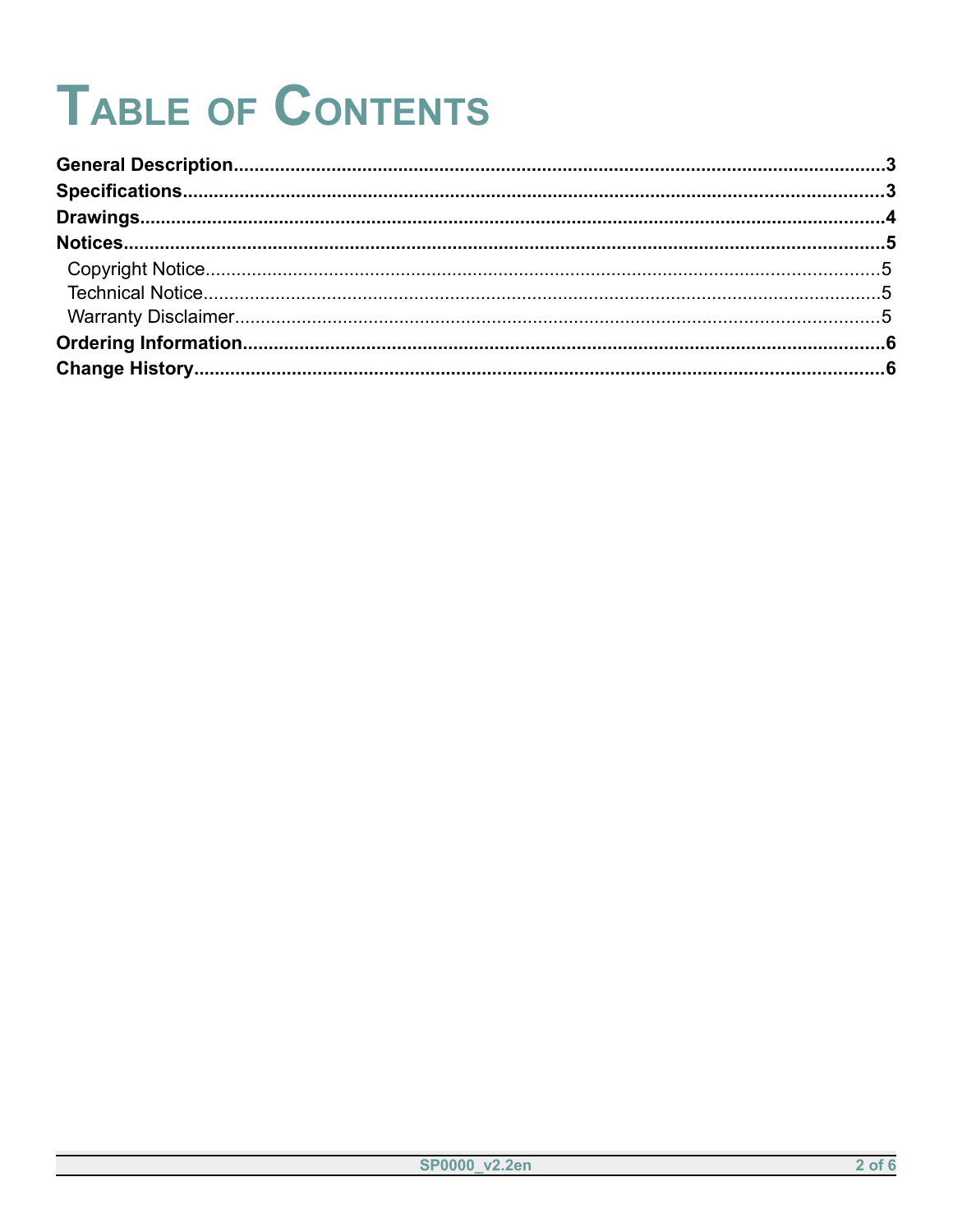# **GENERAL DESCRIPTION**

SP0000 socket pin receptacles allow for solderless mounting of Sxnnn switches from [E<sup>3</sup>].



Image 1: Socket Pins on DemoBoard PCB

Installation of Sxnnn switches with or without socket pin receptacles will result in the same built-in height of the switches.

Switches are secured in the high precision sockets with spring tension. Additionally, the switches may be secured with the SL000 Socket Lock (available upon request).

### **SPECIFICATIONS**

High-precision contacts are available in bulk, pre-packaged bags of 240 sets of 6 (1440 units)

Surface finish: gold

**NOTE: SP0000 Socket Pins need to be ordered in sets of six (6) matching the number of contacts per Sxnnn switch.**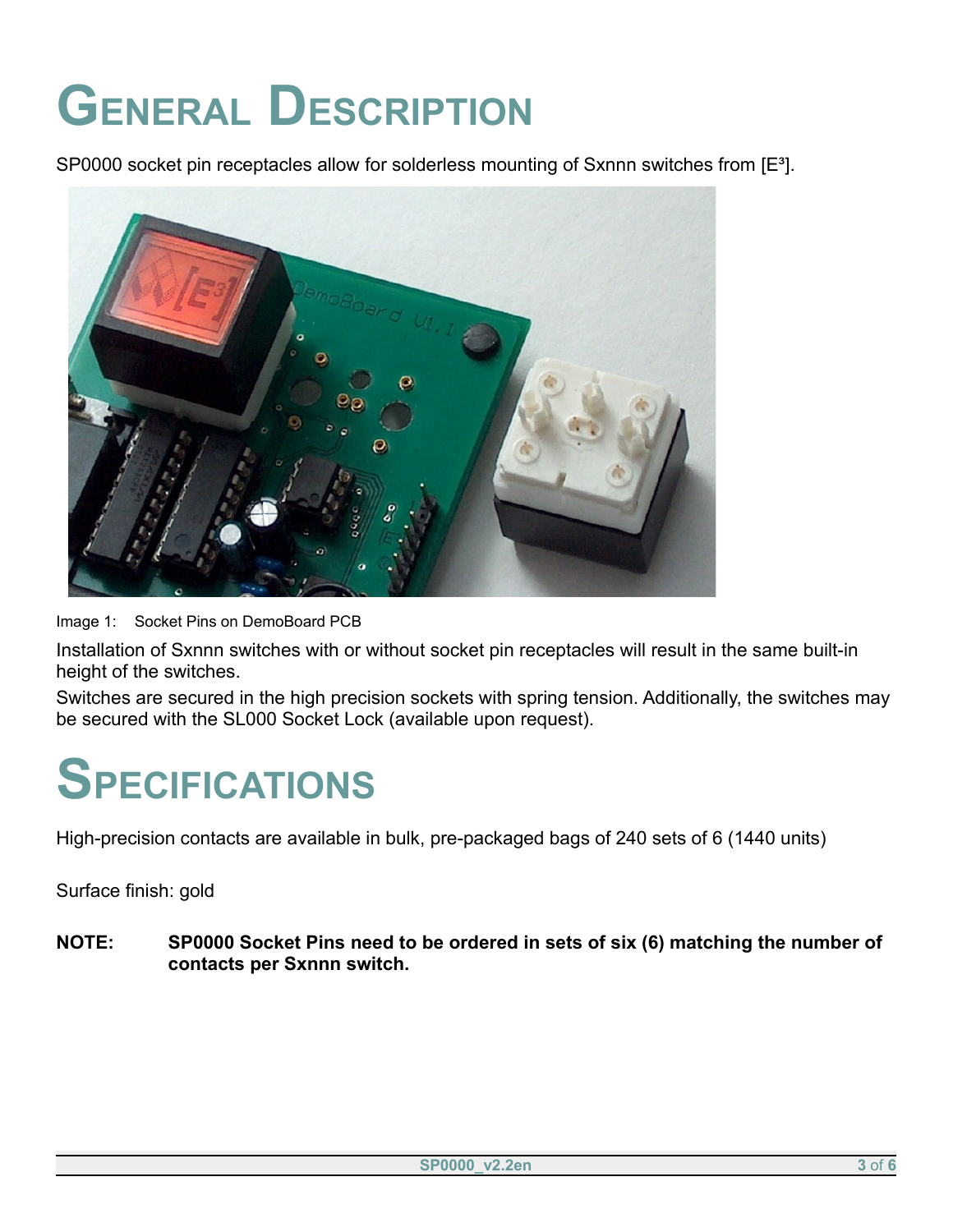### **DRAWINGS**





Socket Pin Dimensions **PCB Drill Mask for Socket Pin Mounting** of Sxnnn Switches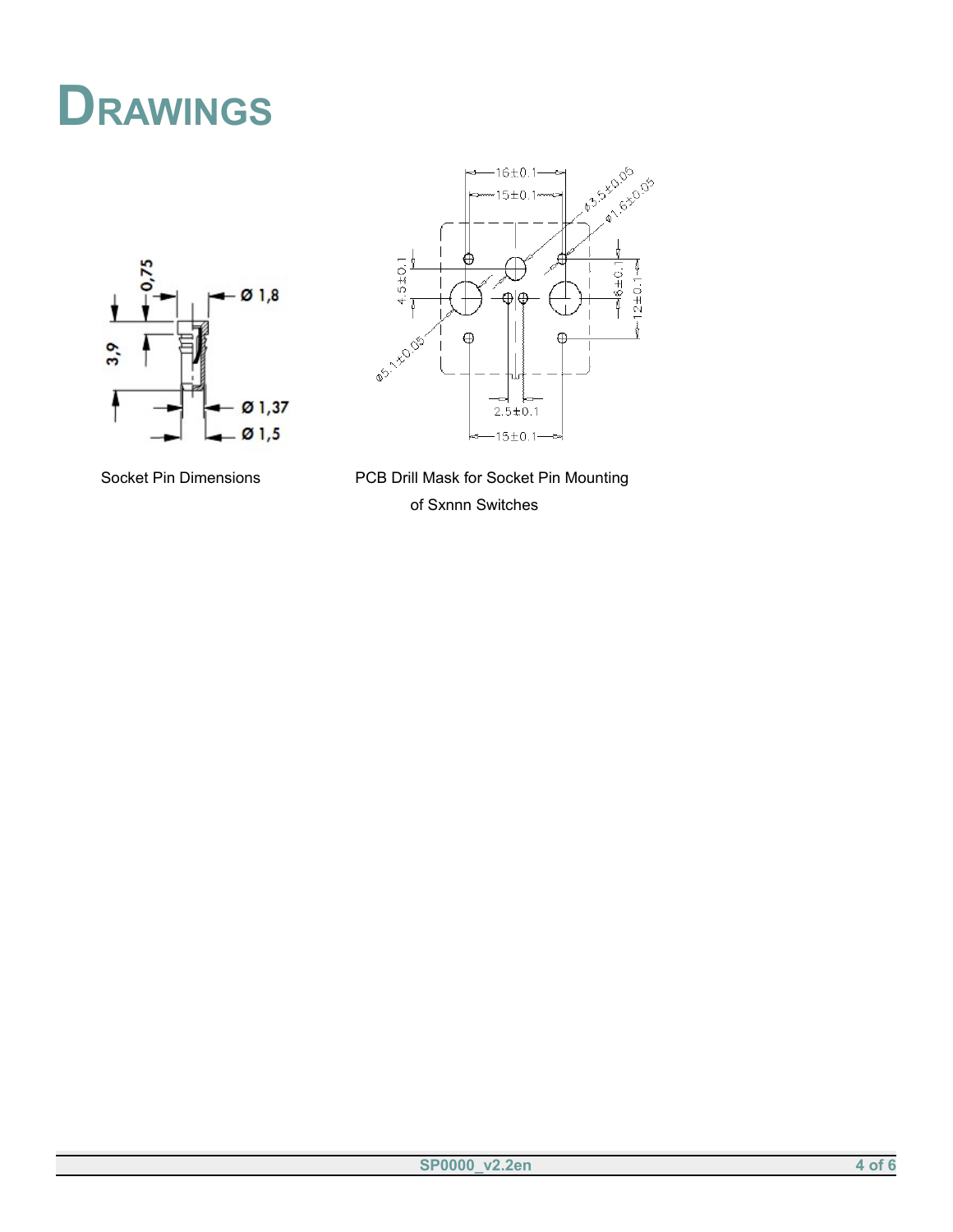# **NOTICES**

#### **Copyright Notice**

© 2008-22 Copyright [E³] Engstler Elektronik Entwicklung GmbH. All rights reserved.

*[E³], The Third Evolution*™ and *Legacy Mode*™ are trademarks of [E³]. *The Keys to Intelligence*™ is a trademark of I/O Universal Technologies, Inc. used with permission. All other trademarks are property of their respective owners.

No part of this publication may be copied, photocopied, reproduced, translated or reduced to any electronic medium or machine-readable form without the expressed written consent of [E<sup>3</sup>] Engstler Elektronik Entwicklung GmbH.

#### **Technical Notice**

This datasheet is intended for technically qualified personnel trained in the field of electronics.

The knowledge of electronics and the technically correct implementation of the content of this datasheet are required for problem free installation, implementation and safe operation of the described product. Only qualified personnel have the required knowhow to implement the specifications given in this data sheet.

For clarity, not all details regarding the product or its implementation, installation, operation, or maintenance have been included. Should you require additional information or further assistance, please contact your local  $[E^3]$  distributor or  $[E^3]$ Engstler Elektronik Entwicklung GmbH at **[techsupport@e3-keys.com](mailto:techsupport@e3-keys.com)**. You may also visit our website at **[www.e3-keys.com](http://www.e3-keys.com/).**

#### **Warranty Disclaimer**

[E<sup>3</sup>] ENGSTLER ELEKTRONIK ENTWICKLUNG GMBH grants no warranty with respect to this data sheet, neither explicit nor implied, and it is not liable for direct or indirect damages. Some states do not grant the exclusion of incidental or consequential damages and, therefore, this statement may not be valid in such cases.

This data sheet has been produced with all due care. However, since errors cannot be excluded, [E<sup>3</sup>] Engstler Elektronik Entwicklung GmbH does not grant any warranty or accept any legal responsibility or liability in any form for erroneous statements herein.